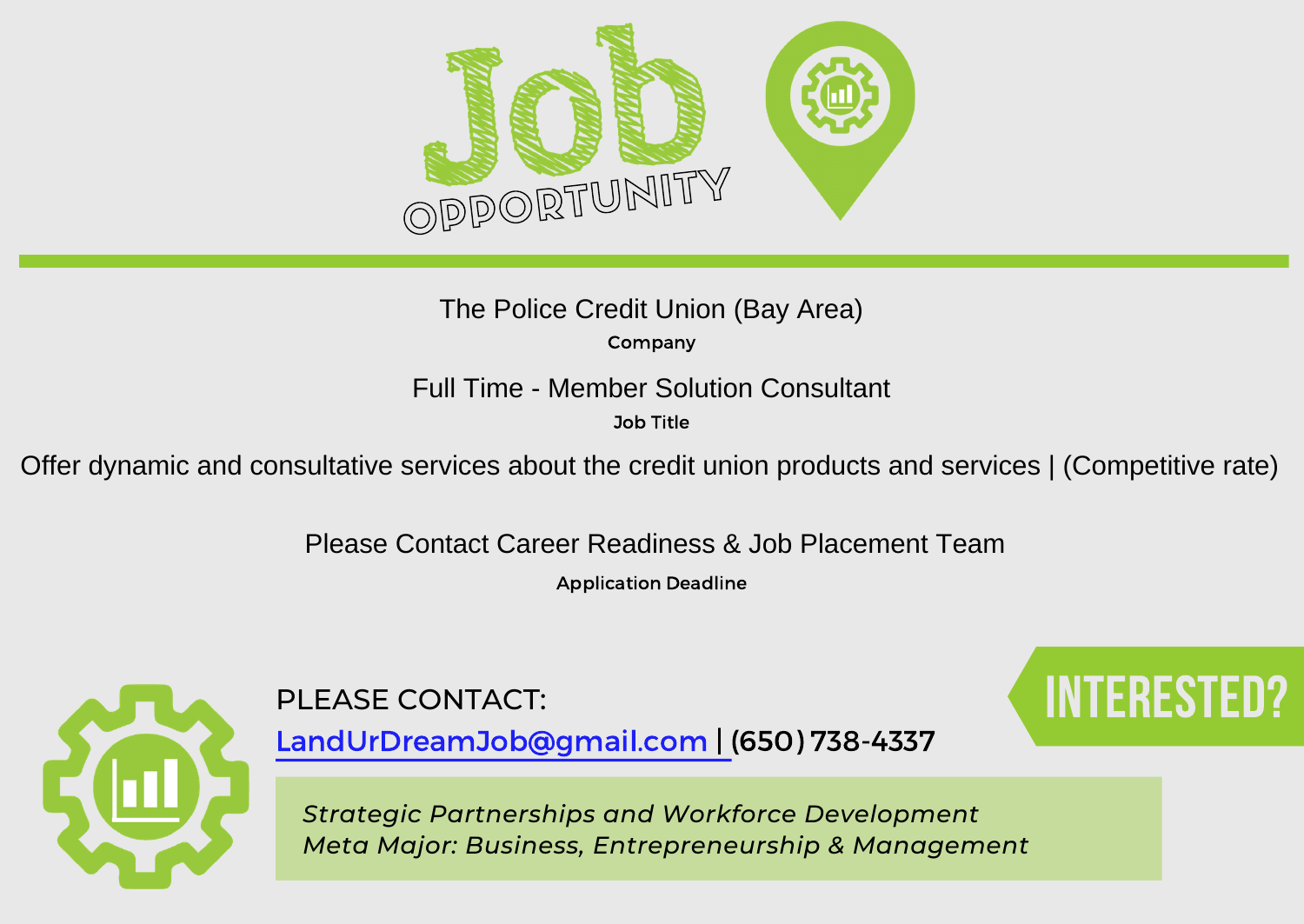

## Makati Chiropractic Center (Pacifica)

Company

Job Title

Part-time Administrative Assistant (Front Desk & Treatment Rooms)<br><sup>Job Title</sup><br>Provide high-quality administrative support & demonstrate excellent customer service | \$16/hr

Please Contact Career Readiness & Job Placement Team

Application Deadline



PLEASE CONTACT: Interested: INTERESTED?

LandUrDreamJob@gmail.com | (650) 738-4337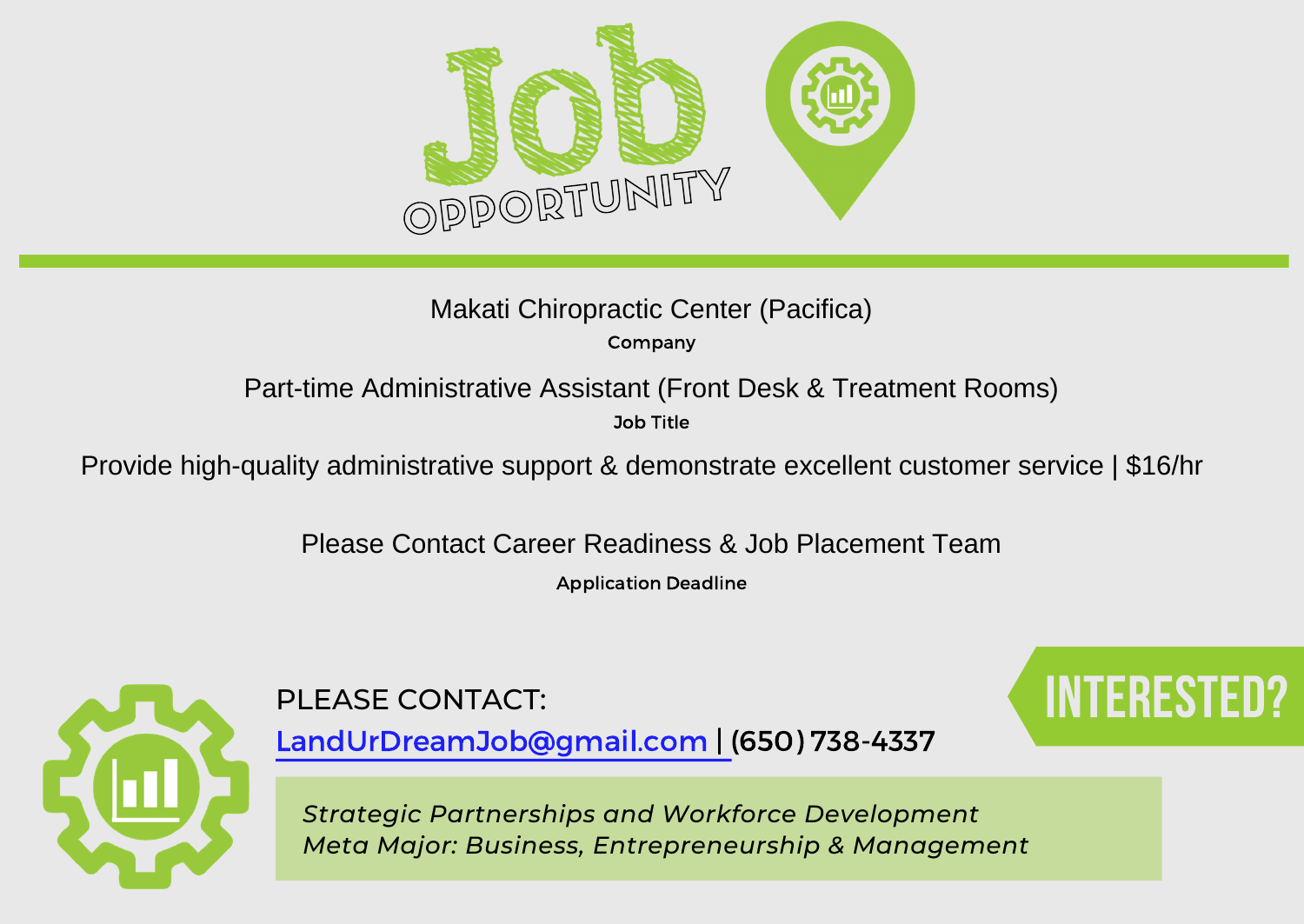

Company HSBC (San Bruno)

Full-Time Personal Banker

Job Title

Conduct simple product sales and recommend the appropriate channels to customers | Competitive Pay

Please Contact Career Readiness & Job Placement Team

Application Deadline



PLEASE CONTACT: Interested: INTERESTED?

LandUrDreamJob@gmail.com | (650) 738-4337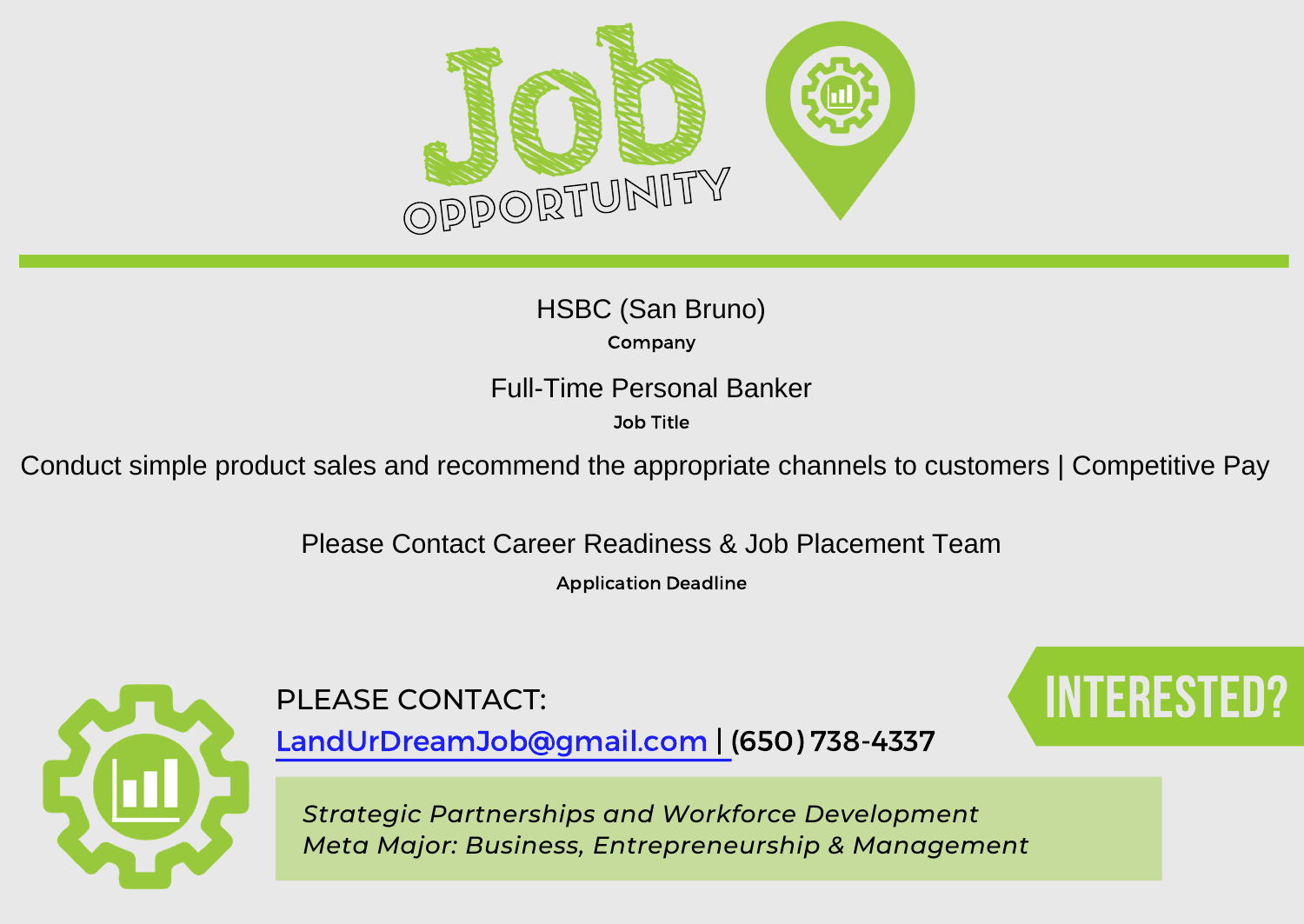

Company HSBC (San Francisco)

Job Title

Bilingual Part-Time Teller<br><sup>Job Title</sup><br>Process general financial transactions | Competitive pay | Speaks Mandarin or Cantonese & English

Please Contact Career Readiness & Job Placement Team

Application Deadline



PLEASE CONTACT: Interested: INTERESTED?

LandUrDreamJob@gmail.com | (650) 738-4337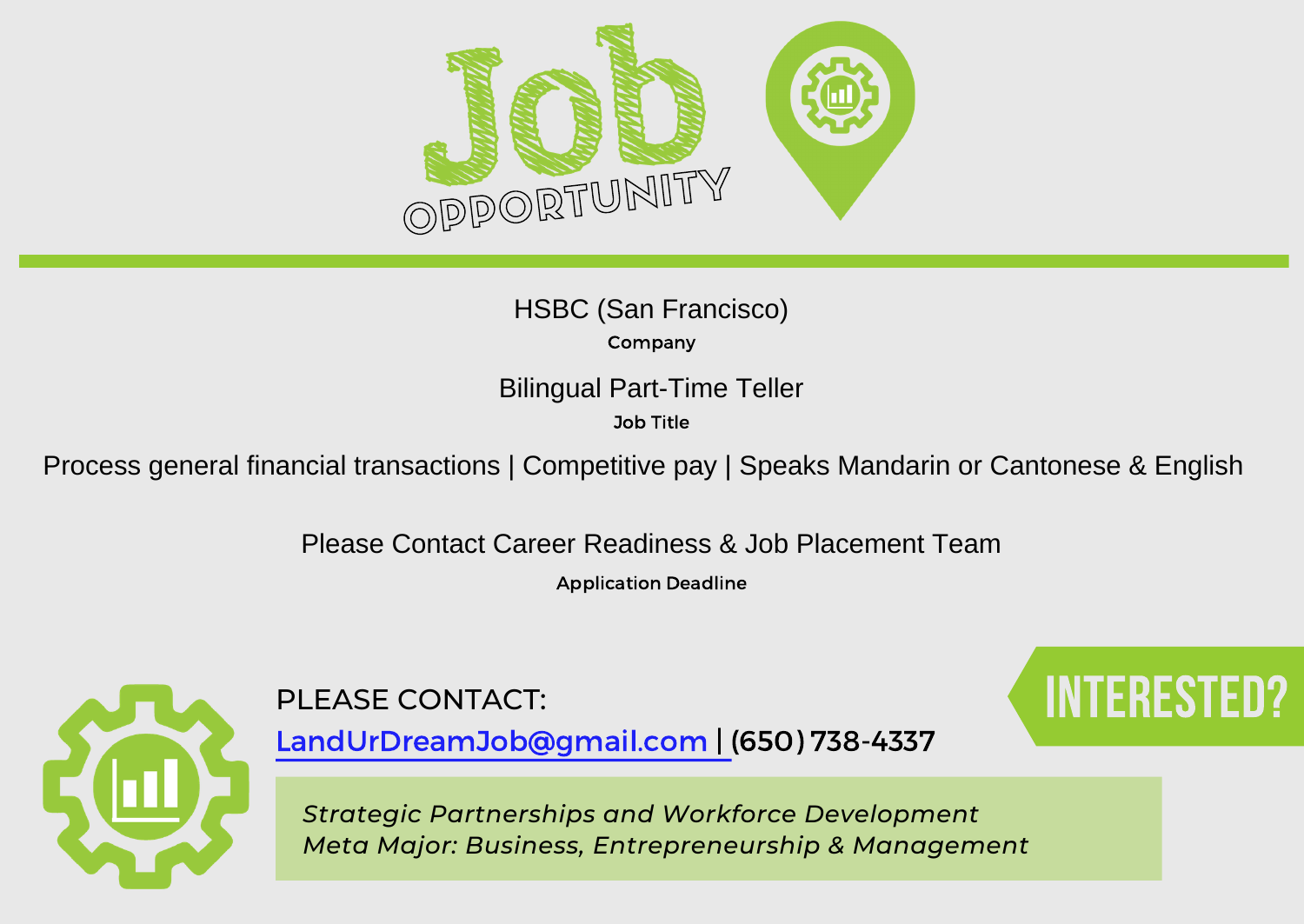

Company

Shift Supervisor Trainee

Job Title

Entry-level short term role that prepares you for higher level supervisory role | (Competitive pay rate) Please Contact Career Readiness & Job Placement Team

Application Deadline



PLEASE CONTACT: Interested: INTERESTED?

LandUrDreamJob@gmail.com | (650) 738-4337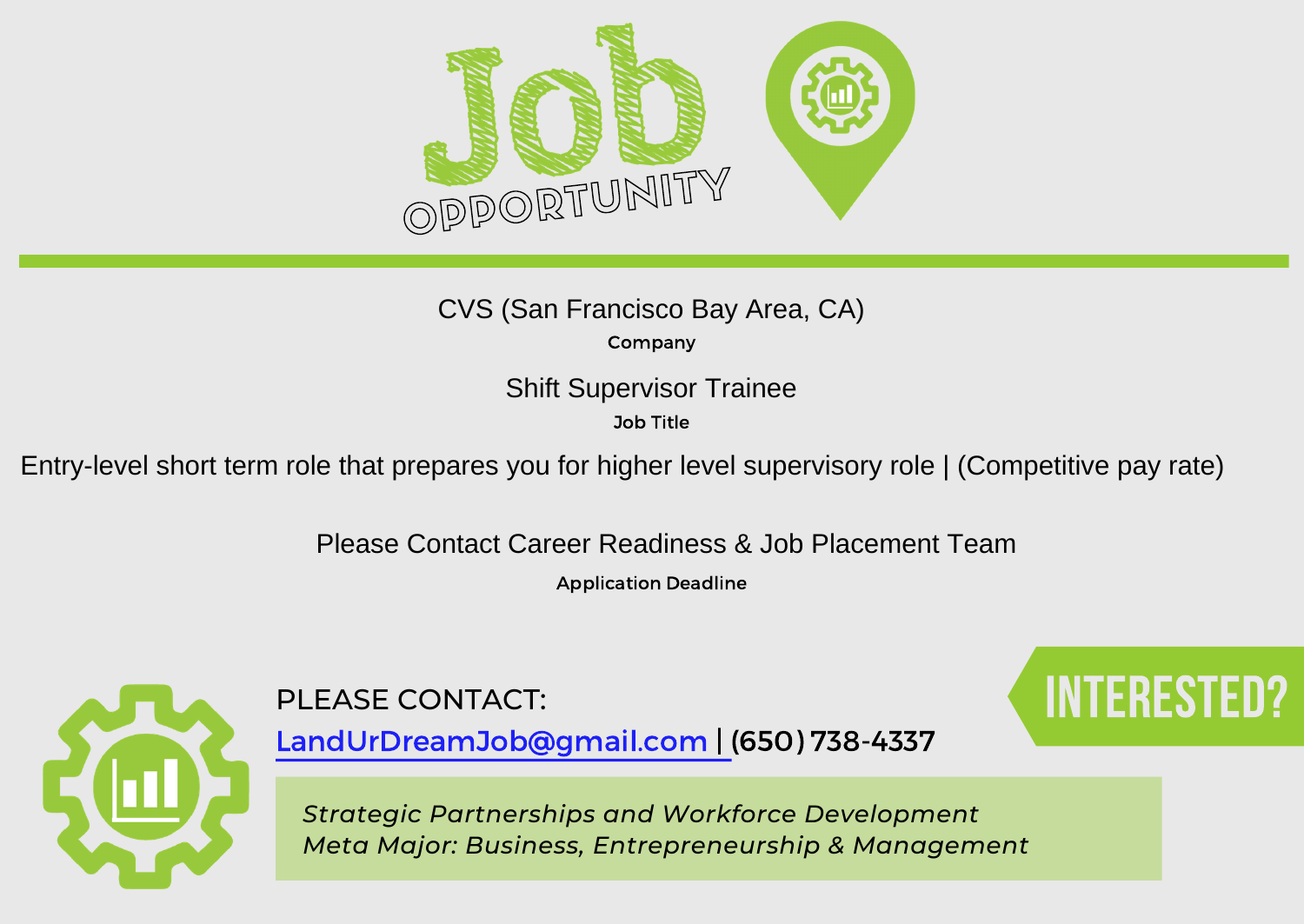

Company

Full/Part-Time Operations Supervisor

Job Title

Ensure store operations run smoothly, completes all opening and closing procedures | (Competitive rate) Please Contact Career Readiness & Job Placement Team

Application Deadline



PLEASE CONTACT: Interested: INTERESTED?

LandUrDreamJob@gmail.com | (650) 738-4337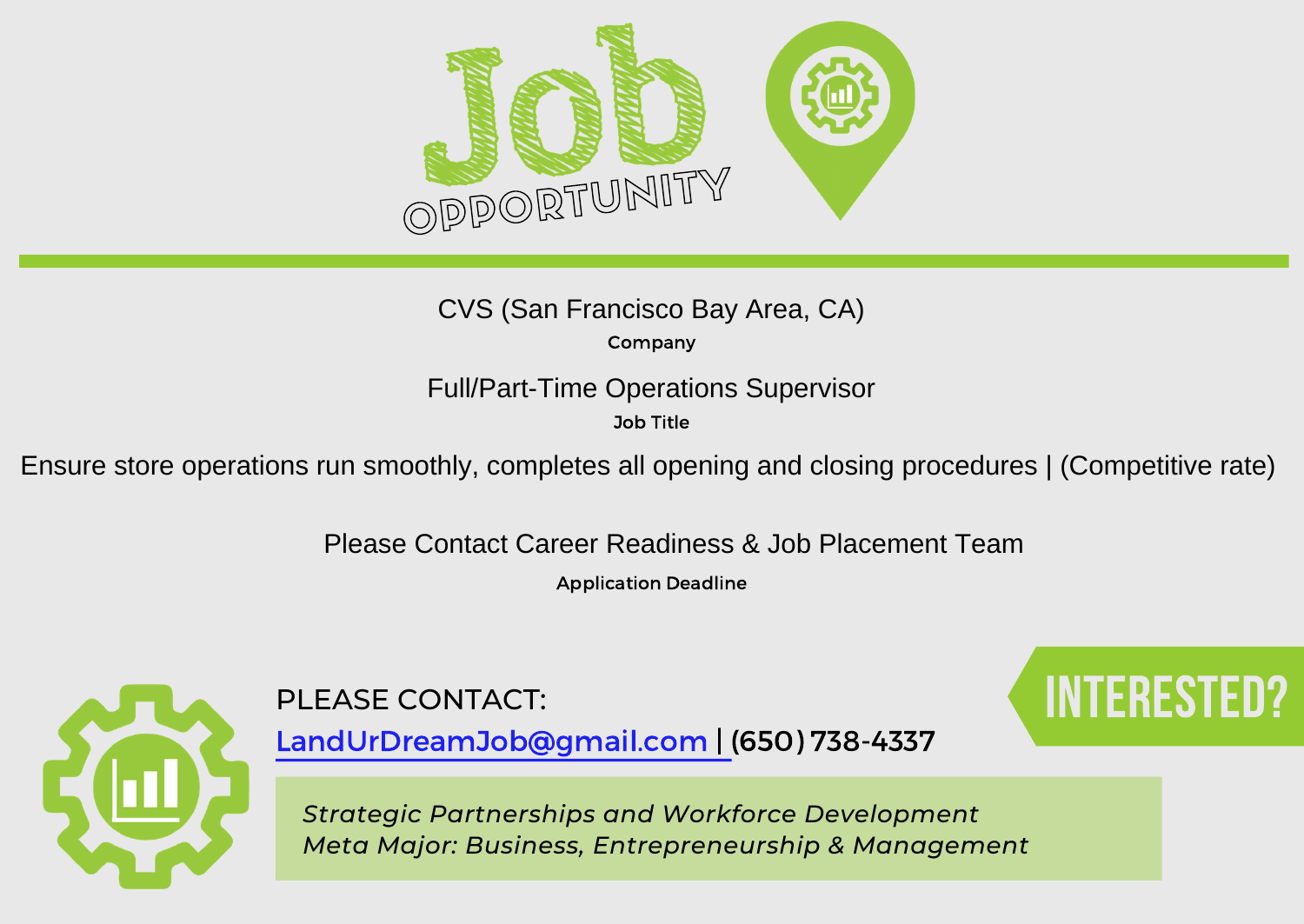

Company

Job Title

Full/Part-Time Service Associate<br>
<sup>Job Title</sup><br>
Assisting in Sales through excellent customer service | Entry-Level Positions | (Competitive rates)<br>
Please Contact Career Readiness & Job Placement Team

Application Deadline



LandUrDreamJob@gmail.com | (650) 738-4337

PLEASE CONTACT: Interested: INTERESTED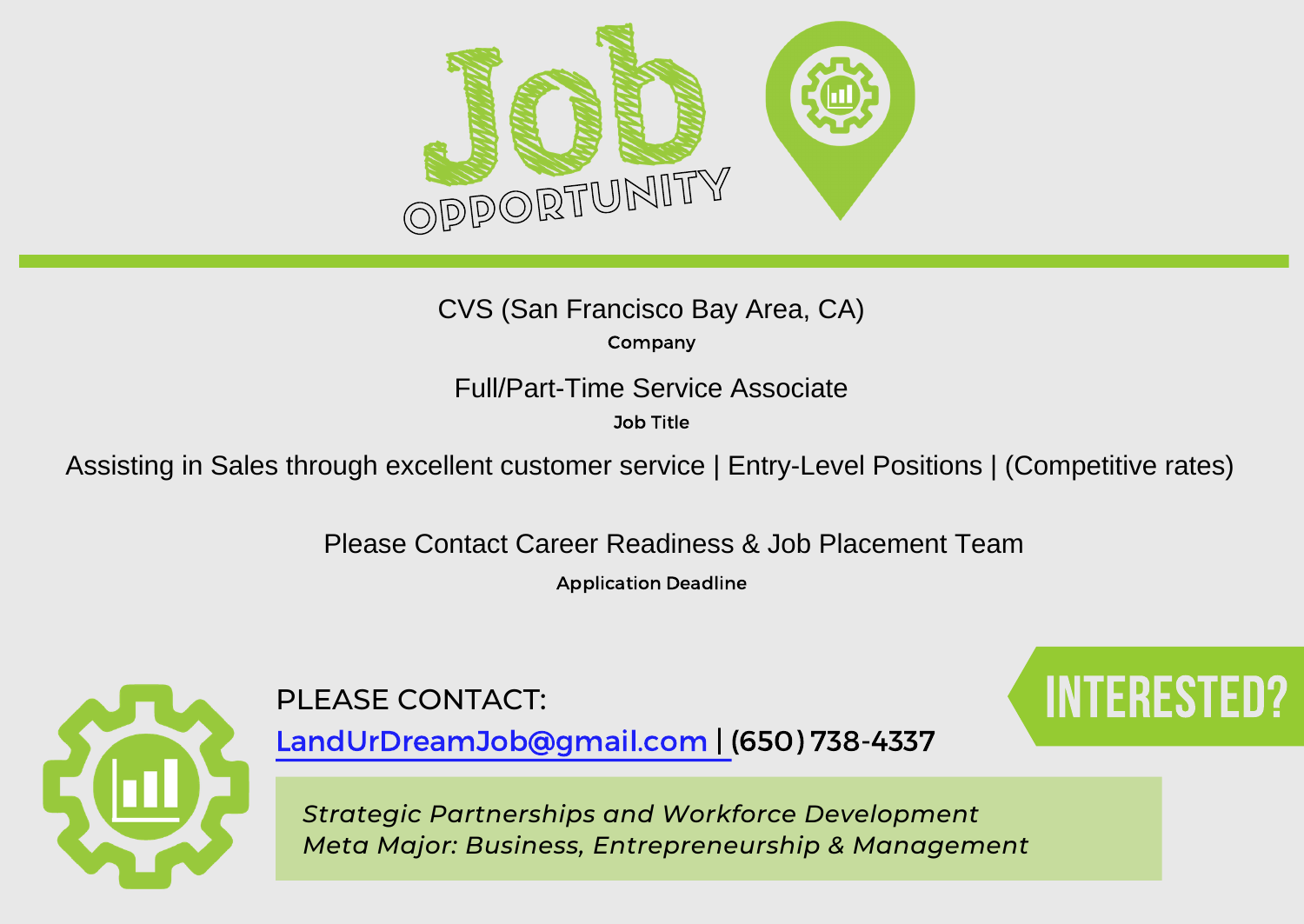

Company

Full/Part-Time Operations Manager

Job Title

Supporting the store manager through financial management with sales and inventory | (Competitive pay)<br>Please Contact Career Readiness & Job Placement Team

Application Deadline



PLEASE CONTACT: Interested: INTERESTED?

LandUrDreamJob@gmail.com | (650) 738-4337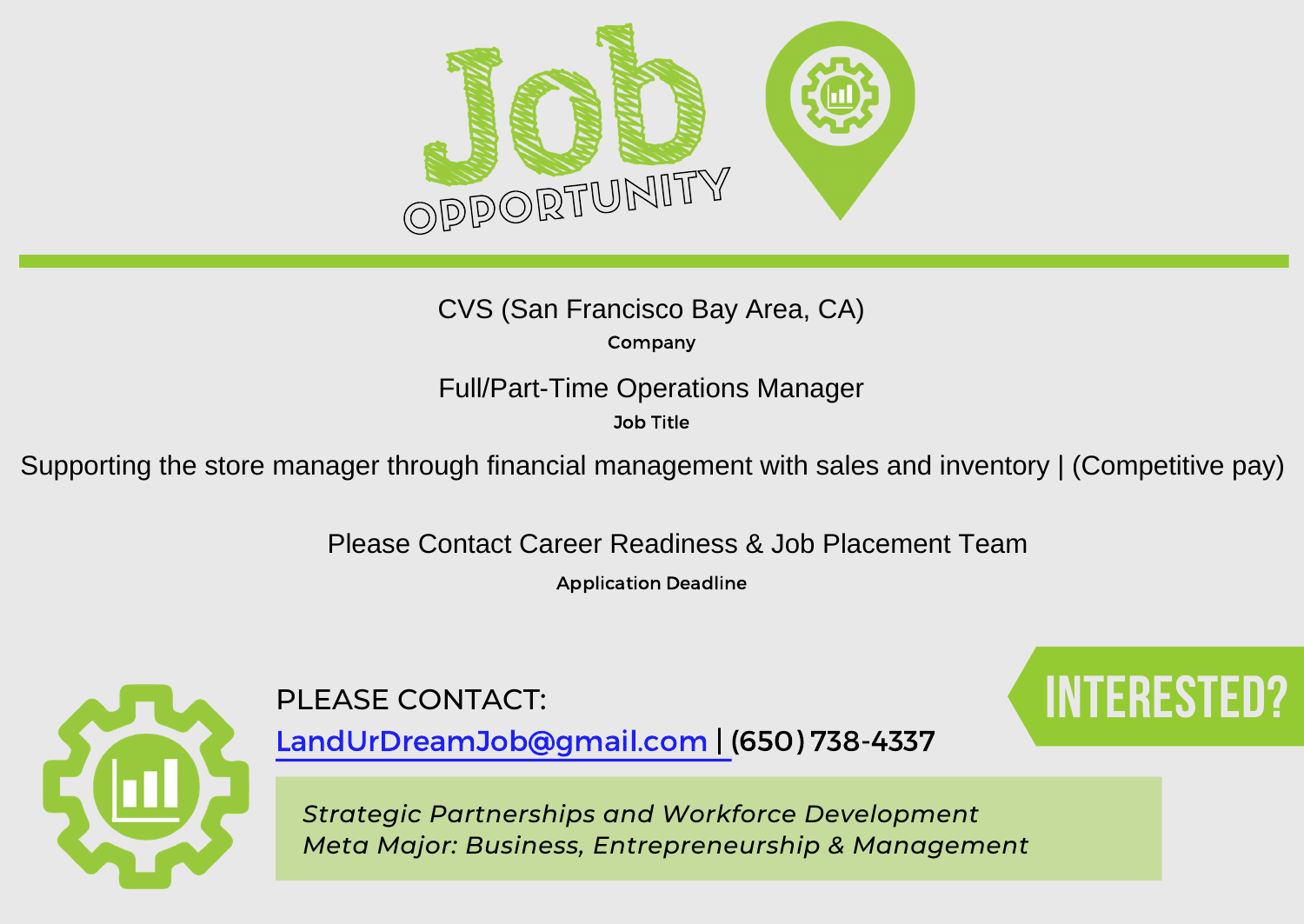

Company

Job Title

Full/Part-Time Shift Supervisor<br>
Xey leadership role in driving performance and building customer loyalty | (Competitive Rate)<br>
Please Contact Career Readiness & Job Placement Team

Application Deadline



PLEASE CONTACT: Interested: INTERESTED?

LandUrDreamJob@gmail.com | (650) 738-4337